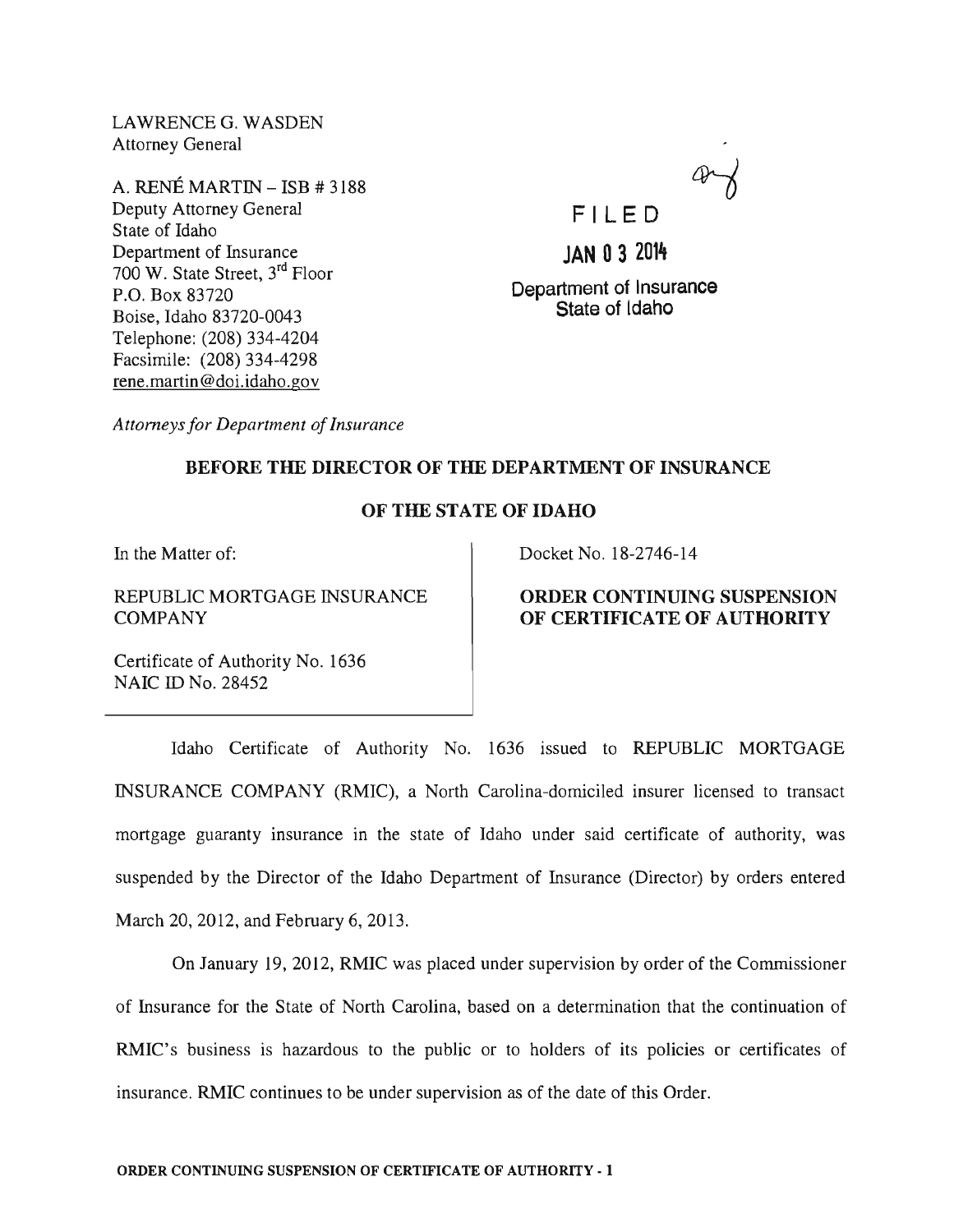The Director, having reviewed the foregoing and the requirements of Idaho Code § 41- 327, and good cause appearing therefor,

NOW, THEREFORE, IT IS HEREBY ORDERED, pursuant to Idaho Code § 41-327(3), that Certificate of Authority No. 1636 issued to RMIC be CONTINUED IN SUSPENSION, effective immediately, for a period of one (1) year from the date of this order. The Director may terminate the suspension sooner if the cause for said suspension is corrected and RMIC is otherwise in compliance with title 41, Idaho Code.

IT IS FURTHER ORDERED that RMIC shall comply with the requirements of Idaho Code § 41-329, including § 41-329(2), which states: "During the suspension period the insurer shall not solicit or write any new business in this state, but shall file its annual statement, pay fees, licenses, and taxes as required under this code, and may service its business already in force in this state, as if the certificate of authority had continued in force."

IT IS FURTHER ORDERED, pursuant to Idaho Code § 41-330(1), that, within four (4) days after notice of this suspension is provided, RMIC shall notify, by any available means, every person authorized to write business in the state of Idaho by said insurance company, to immediately cease to write any further insurance business for RMIC in Idaho, unless RMIC has already taken such action pursuant to prior order of suspension by the Director.

DATED this  $3^{\text{K2}}$  day of January, 2014.

STATE OF IDAHO DEPARTMENT OF INSURANCE

ham feal WILLIA

Director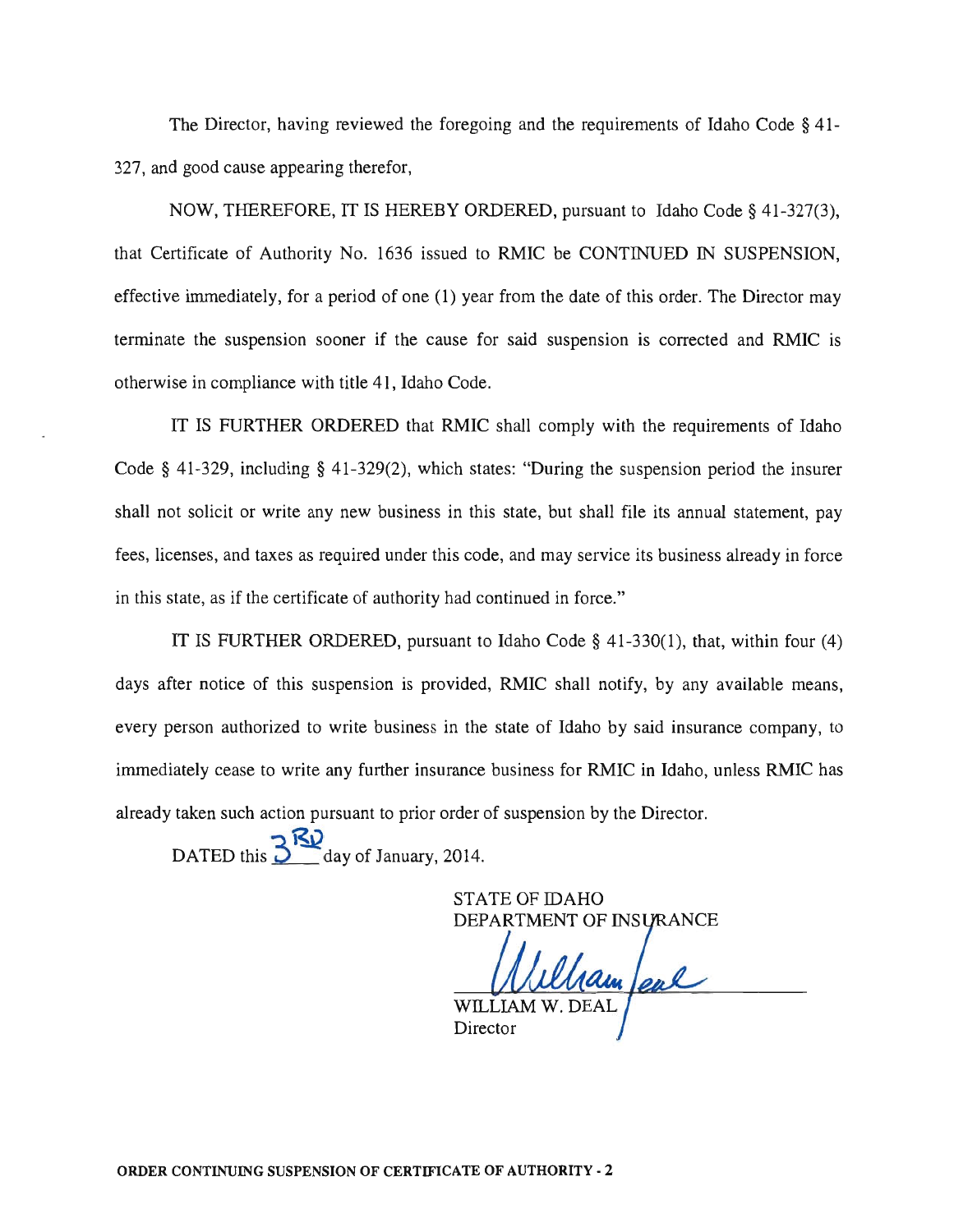#### **NOTIFICATION OF RIGHTS**

This is a final order of the Director. Any party may file a motion for reconsideration of this final order within fourteen (14) days of the service date of this order. The agency will dispose of the petition for reconsideration within twenty-one (21) days of its receipt, or the petition will be considered denied by operation of law. *See* Idaho Code § 67-5246(4).

Pursuant to Idaho Code §§ 67-5270 and 67-5272, any party aggrieved by this final order or orders previously issued in this case may appeal this final order and all previously issued orders in this case to district court by filing a petition in the district court of the county in which:

- i. A hearing was held,
- ii. The final agency action was taken,
- iii. The party seeking review of the order resides, or operates its principal place of business in Idaho, or
- iv. The real property or personal property that was the subject of the agency action is located.

An appeal must be filed within twenty-eight (28) days of (a) the service date of this final order, (b) an order denying petition for reconsideration, or (c) the failure within twenty-one (21) days to grant or deny a petition for reconsideration, whichever is later. *See* Idaho Code § 67-5273. The filing of an appeal to district court does not itself stay the effectiveness or enforcement of the order under appeal.